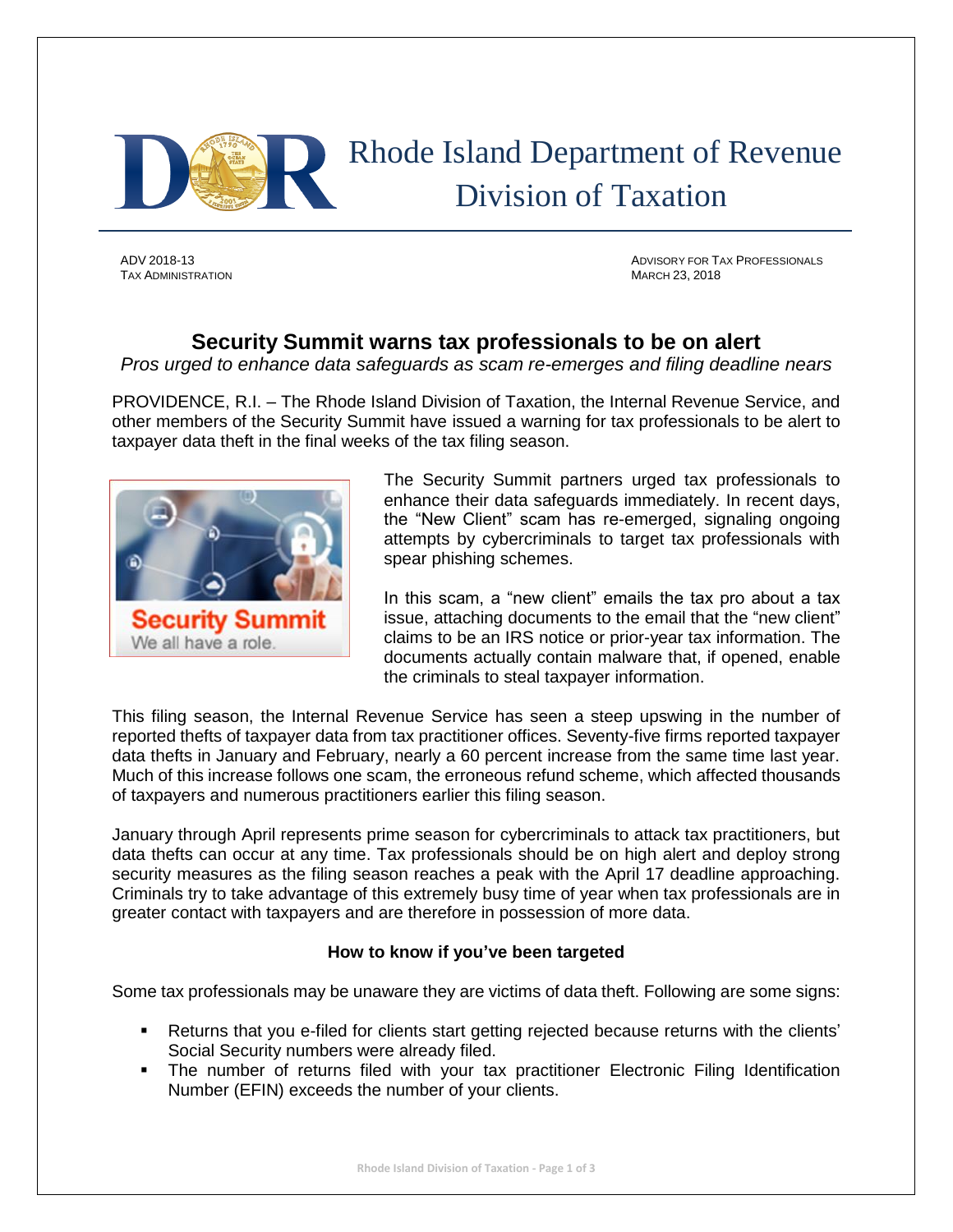- Clients who haven't filed tax returns begin to receive authentication letters (5071C, 4883C, 5747C) from the IRS.
- Your network computers are running slower than normal.
- Your computer cursor is moving, or numbers on the screen are changing, without your touching the keyboard.
- Your network computers are locking out tax practitioners.

Identity thieves often are part of sophisticated criminal syndicates based in the U.S. and abroad. These syndicates are resourceful, being tax savvy and having digital expertise to pull off these crimes. They use a variety of tactics to break into tax professionals' computer systems and steal client information if appropriate security measures have not been taken.

A common tactic, called spear phishing, occurs when the criminal singles out one or more tax preparers in a firm and sends an email posing as a trusted source such as the IRS, e-Services, a tax software provider or a cloud storage provider.

Thieves also may pose as clients or new prospects. The objective is to trick the tax professional into disclosing sensitive usernames and passwords or to open a link or attachment that secretly downloads malware enabling the thieves to track every keystroke.

The "New Client" scam is one form of spear phishing. For example, the cybercriminal, masquerading as a new client, may send you an email such as the following:

"I just moved here from Michigan. I have an urgent Tax issue and I was hoping you could help. I hope you are taking on new clients." The email says one attachment is an IRS notice and the other attachment is the prospective



client's prior-year tax return. This scam has many variations. (See [IR-2018-2, "Security Summit](https://www.irs.gov/newsroom/security-summit-partners-warn-tax-pros-of-heightened-fraud-activity-as-filing-season-approaches)  [Partners Warn Tax Pros of Heightened Fraud Activity as Filing Season Approaches."\)](https://www.irs.gov/newsroom/security-summit-partners-warn-tax-pros-of-heightened-fraud-activity-as-filing-season-approaches)

The IRS Criminal Investigation Division continues to investigate a series of data thefts at tax preparers' offices that occurred earlier this year in which the criminals added a new twist to their scheme to file fraudulent tax returns. The thieves directed the fraudulent refunds into the taxpayers' actual bank accounts. This scam has claimed thousands of taxpayer victims. [\(See IR-](https://www.irs.gov/newsroom/tax-pros-urged-to-step-up-security-as-filing-scheme-emerges-reminded-to-report-data-thefts)[2018-17.](https://www.irs.gov/newsroom/tax-pros-urged-to-step-up-security-as-filing-scheme-emerges-reminded-to-report-data-thefts))

Although reports of this data theft have lessened recently, taxpayers and tax professionals should remain on alert for this scam. Taxpayers should return any fraudulent refunds to the IRS as well as discuss security options for their checking or savings accounts with their financial institutions.

Following are the recommended security steps by the Security Summit:

 Learn to recognize phishing emails, especially those pretending to be from the IRS, e-Services, a tax software provider, or cloud storage provider. Never open a link or any attachment from a suspicious email. Remember: Neither the IRS nor the Division of Taxation ever initiates contact via email.